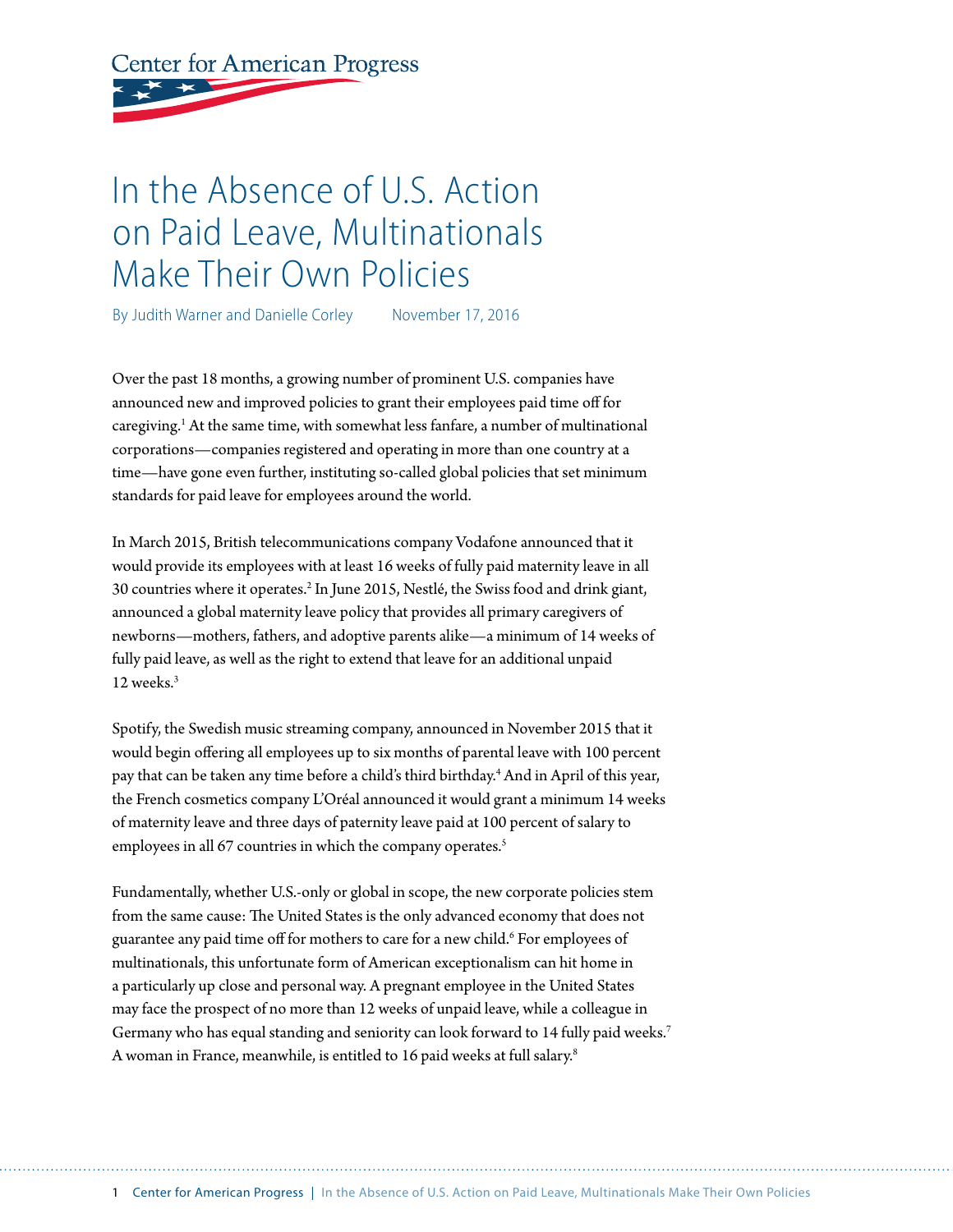Multinational corporations' new actions are an attempt to respond to this problematic human resources scenario. After all, if American employees receive far less in paid leave time, they notice. And if highly valued employees become unhappy with such contrasts, management takes notice too.

"Organizations don't want to lose these people," Pamela Lirio, assistant professor in the school of industrial relations at the Université de Montréal, said in a recent interview for this brief. "When you're a global organization, you want your people talking, but you can't stop them from talking, too. Organizations have to be aware of this. And usually the best thing is to adapt to it."9

This issue brief will explore why and how multinational corporations are taking extraordinary steps to compensate for the lack of American legislation on paid family leave.10 It will show that, under pressure, these companies are beefing up their paid leave offerings. But it will also demonstrate that, unlike the rest of the world, companies operating in the United States have to foot the bill for these policies. This brief will argue that national paid leave legislation, conceived along the lines of a social insurance model or a business-government partnership, would help even the playing field for these companies and also guarantee that what is currently a benefit for the most privileged employees becomes available for all workers.

## The United States is an outlier when it comes to paid leave

While global paid leave policies are still minority practice, interest in them appears to be growing. Last spring, when the global human resources consulting firm Mercer surveyed 1,200 international companies about the scope of their paid leave policies, 36 percent of respondents reported they already had a global paid leave policy in place. Another 12 percent said they were considering such a policy.<sup>11</sup>

That such policies exist at all is in some ways surprising. After all, multinational corporations must comply with the laws of the countries in which they operate and, where paid leave is concerned, it is normal business practice for them to provide their employees with the amount of paid leave that local regulations require. This means that the leave they are required to provide will vary enormously from country to country. In the European Union for example, where 14 paid leave weeks are the required minimum, maternity leave provisions can be as long as 42 weeks in Ireland and 58.6 weeks in Bulgaria.12 Furthermore, all nations must grant parents an additional four months of leave to care for a child up to age 8—or up to age 16 in the case of a child's illness or long-term disability.<sup>13</sup> Twenty-three of the EU's 28 members also legislate paid leave for fathers, ranging in duration from 1 to  $64$  days.<sup>14</sup>

And the EU is not alone in setting such standards: In the 35 member nations of the Organisation for Economic Cooperation and Development, or OECD, new mothers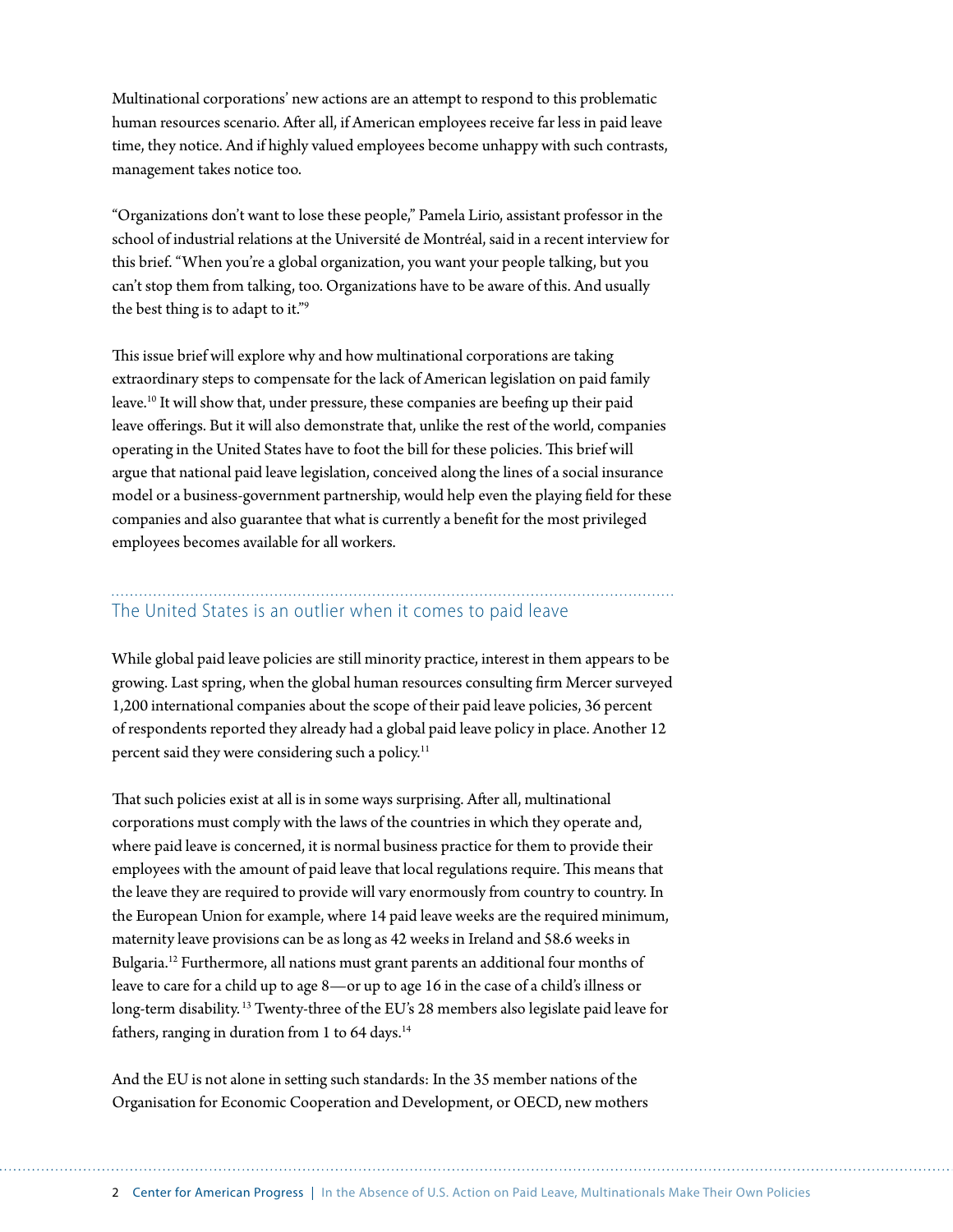are entitled, on average, to just under 18 weeks of paid maternity leave. Most of these nations provide payments that replace more than 50 percent of previous earnings.<sup>15</sup>

Among high income nations, only the United States breaks the mold entirely by requiring no paid leave for mothers of infants. Worldwide, the only other places where there is no universal statute that requires paid time off for mothers of infants are Suriname, Papua New Guinea, and a handful of small island countries.<sup>16</sup>

In the United States, three states—Rhode Island, New Jersey, and California—have instituted paid family leave programs. But the only piece of national legislation regarding time off for caretaking is the Family and Medical Leave Act of 1993, or FMLA. The FMLA guarantees workers the right to up to 12 weeks of unpaid, job-protected leave for the birth or adoption of a child or to take care of the worker's or an immediate relative's serious health condition. To qualify for FMLA leave, workers must have been at their jobs for at least one year, have worked at least 1,250 hours in the previous 12 months, and work for an employer with a minimum of 50 employees within a 75-mile radius.<sup>17</sup> However, as ground-breaking as the FMLA was at the time of its passage, its limitations are such that roughly 40 percent of all workers today are excluded from its protections.<sup>18</sup> Overall, only 13 percent of private-sector workers in the United States currently have access to paid family leave.<sup>19</sup>

What all this means is that multinational corporations operating in the United States face a highly unusual situation. Normally, their paid leave policies would follow—or build upon—statutory requirements set by government policy. In the United States, however, they cannot.

In the absence of national legislation, individual employees often have to negotiate paid leave in an ad hoc way. This places a distinct burden on workers, particularly pregnant women who are put in the position of bargaining to take time off and maintain their income while also dealing with the stresses and complexities of preparing to have a child. As Ariane Ollier-Malaterre, a professor in the organization and human resources department at the University of Quebec in Montreal School of Management put it in a recent telephone interview, "If the employee has enough human capital then the employee can negotiate 'I-deals.' But if not, you're stuck. It's a sort of dance and then there's the employee trying to make sense of it."<sup>20</sup>

### Paid leave culture shock

For multinational corporations and their employees alike, the lack of U.S. policy is a burden. Given that every other advanced economy provides paid leave by law, the so-called global leave policies now increasingly in vogue among multinational corporations are, arguably, aimed at fixing an American problem.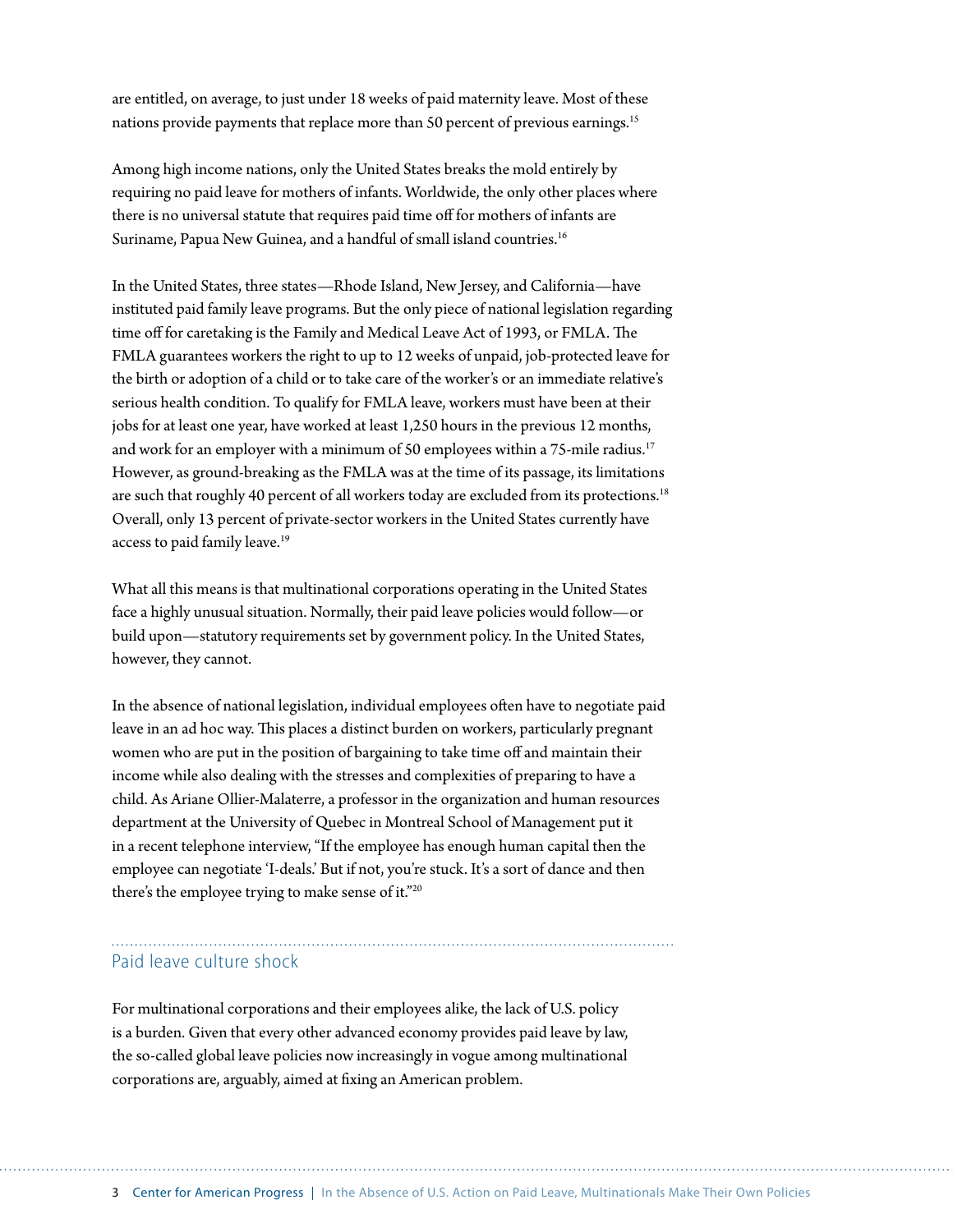Outside the United States, the issue of paid family leave is largely a fait accompli*.* When HR departments now talk about policies to help employees balance their work and home lives, the discussion largely centers on health and wellness, as well as flexible-time measures aimed at helping employees maintain a "general personal life outside of work," as Adam Massman, senior manager of global organizational development and talent management at the Kellogg Company and his co-authors put it earlier this year.<sup>21</sup> Paid time off to care for children is a public policy issue, not a matter for private enterprise and it is supported by a public consensus dating back, in many nations, to the end of World War II.22

As corporations have globalized and, in recent years, simultaneously sought to cut costs, many have started to send fewer employees overseas on full expatriate benefit packages. Traditionally, these packages have included such generous benefits as housing allowances and private schooling for children. Instead, multinational corporations have become more reliant on local labor.23 This means a growing portion of the multinational workforce is both covered by and acculturated to very different laws and customs surrounding paid leave. As awareness grows about the contrast between what is available for employees in the United States and overseas, the paid leave culture shock can be bad for morale—and bad for business.

A number of prominent HR consultants and academics specializing in international human relations told the authors in recent months that foreign professionals who might otherwise compete for a job in or transfer to the United States will avoid one if the timing corresponds with the point at which they would like to start a family.<sup>24</sup> And for U.S. nationals living abroad, coming back to the United States as a new parent or parentto-be can be an extremely rude awakening.

U.S. nationals living abroad who would prefer to deliver and raise their children in their home country, where they can benefit from the support of family, friends, and familiar health care providers, may be incentivized to remain overseas when they decide to start a family.

One employee of a multinational firm told the authors that although she wanted to return to the United States to have her first child, she struggled with the decision and considered remaining abroad, where she would have had access to more than nine months of paid leave benefits. Like many global companies, hers simply follows public policy when it comes to paid family leave—meaning that she was told that she would have zero days of paid leave to care for her new baby in America.<sup>25</sup>

## In the absence of public policy, employers foot the bill

With no legal requirement to provide paid leave and no national social insurance model to widely distribute the cost, it is not surprising that so many companies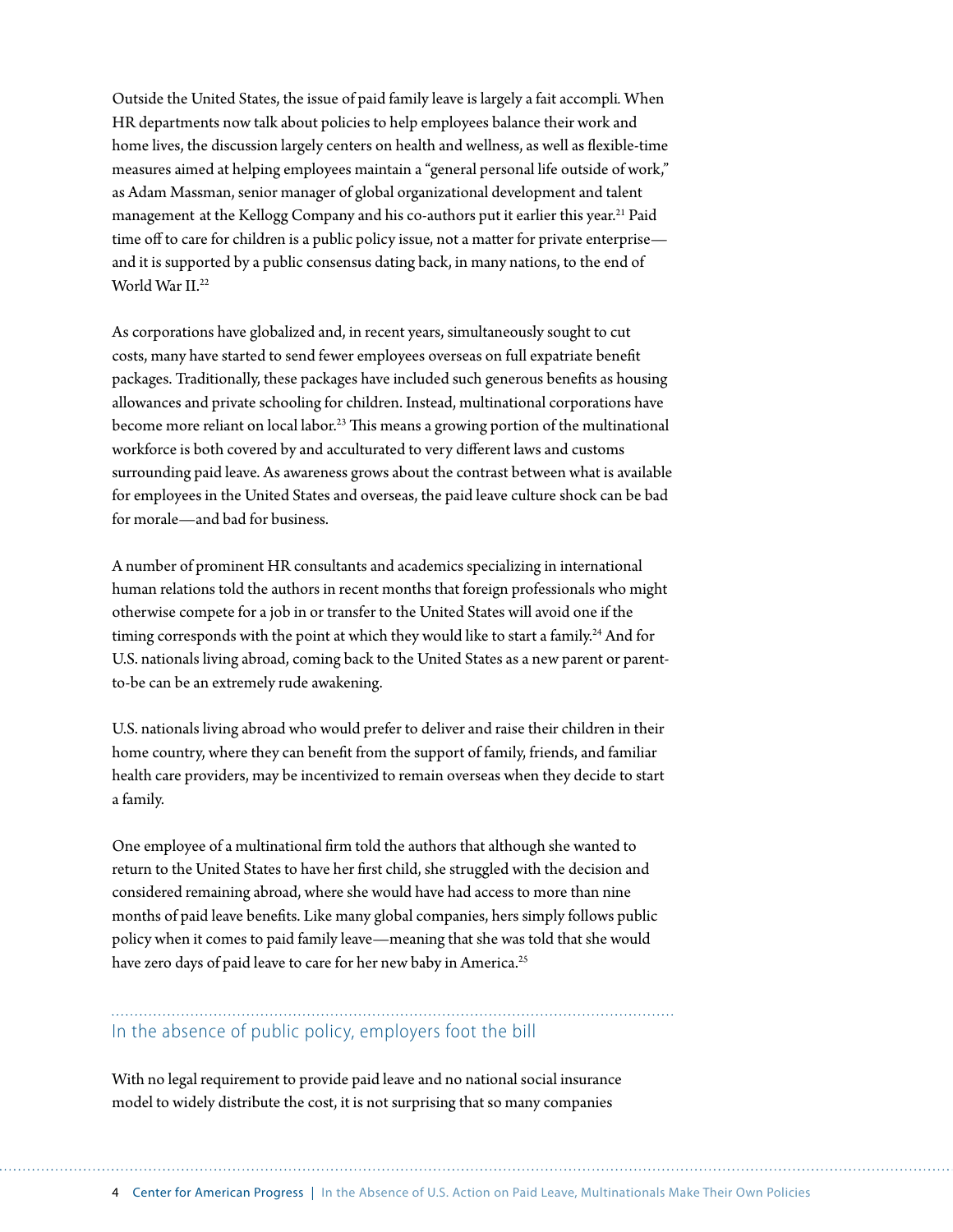operating in the United States simply follow the minimum requirements of the FMLA and state legislation. This is, once again, an effect of an unfortunate sort of American exceptionalism: The United States is one of the only developed countries where employers are required to foot the entire bill for paid leave—unless they operate in a few lucky states. In California and Rhode Island, for example, paid family and medical leave is financed exclusively through employee payroll taxes, and in New Jersey, leave for temporary disability—including pregnancy—is funded through a mixture of employer and employee contributions. Family care in New Jersey is funded through employee contributions alone.26

Outside the United States, employer-funded paid leave is rare and is typically found in developing nations.27 The vast majority of developed economies rely instead upon a social insurance model in which individual workers pay into a social insurance fund, similar to workers in the United States who currently pay into Social Security.<sup>28</sup>

## Providing paid leave is good business

The Mercer corporate survey of global paid leave practices turned up a curious result: Worldwide, despite the presence of paid leave legislation in other countries, 44 percent of the employers responded that they went beyond the statutory minimum in providing paid maternity leave—and 38 percent said they did so in providing paid paternity leave.29 Why do companies provide additional paid leave in countries where, by U.S. standards at least, the state provision is already quite generous? For the same reason that so many companies in the United States provide paid leave for at least some of their workers—it makes for good business. There is strong evidence that paid leave policies significantly reduce employee turnover—an expensive loss of human capital that can cost companies, on average, approximately 20 percent of each worker's salary.<sup>30</sup> Laszlo Bock, senior adviser at Google, noted that after the company increased its offered maternity leave from 12 paid weeks to five months of full pay and benefits and began to offer workers around the world seven paid weeks of new-parent leave, the attrition rate for new mothers dropped by 50 percent.<sup>31</sup>

Attractive paid leave policies are also an important recruitment tool for both male and female employees, particularly for Millennials, who have long been known to expect and prize work-life balance.<sup>32</sup> The Mercer survey indicates the value of paid leave policies for employee retention: 84 percent of respondents with operations in the United States that offered maternity leave said that less than 10 percent of their workers did not return after taking maternity leave. Interestingly, while opponents of paid leave mandates often argue that it is too expensive to have people out on leave, the U.S. numbers from the Mercer survey show that 78 percent of companies rely on other team members to share their colleagues' workload and replace them while they are on maternity leave. Only 10 percent of companies in the United States hire an outside candidate for a temporary assignment. Globally, 50 percent of companies addressed these absences by sharing duties within the existing team, while 36 percent hired a temporary outside replacement.<sup>33</sup>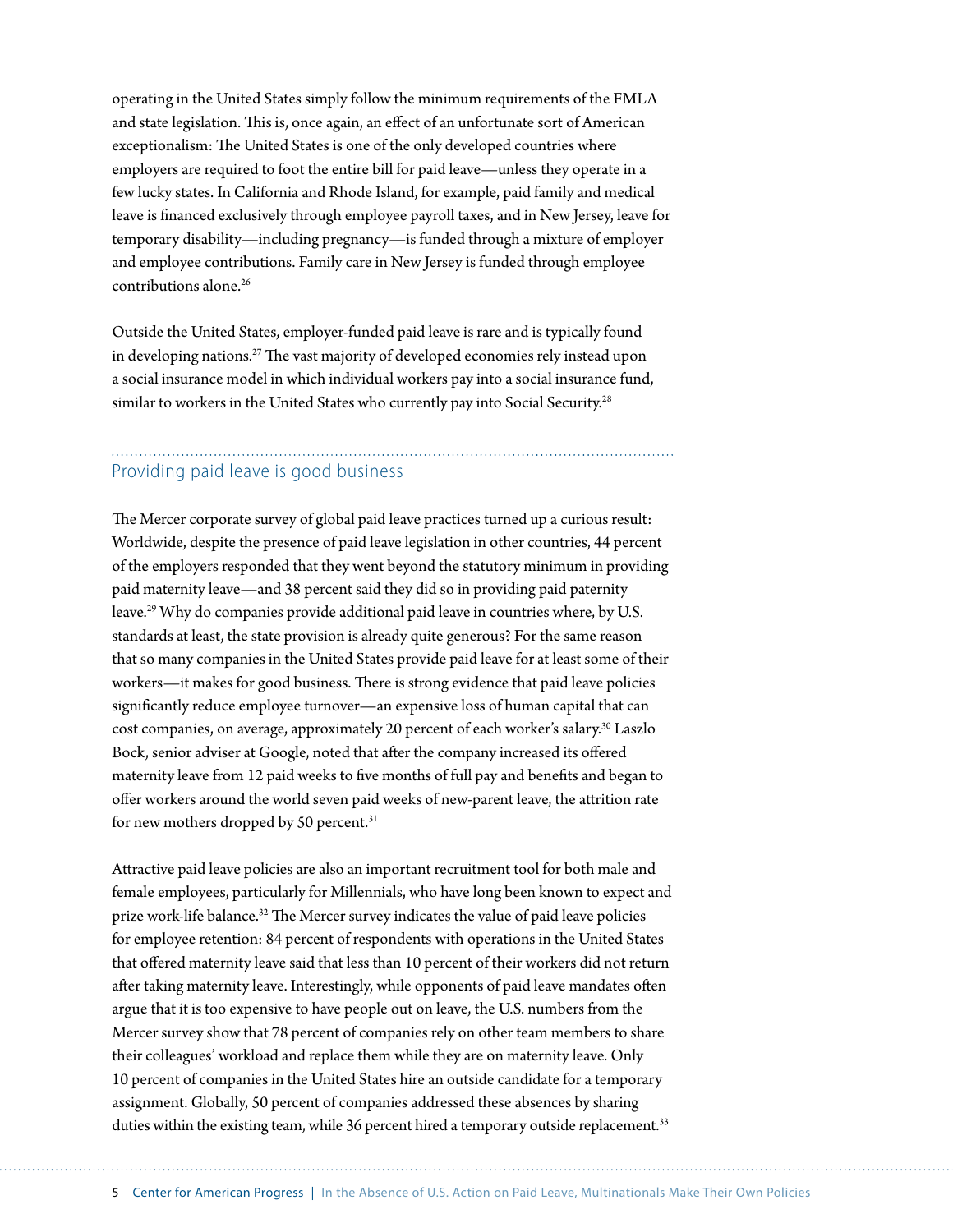#### Limitations to the business case for paid leave

Nestlé's global paid leave policy is unusually egalitarian by U.S. standards: It applies to both salaried and hourly employees at every level, as well as to all part-time employees who regularly work at least 30 hours per week.<sup>34</sup>

Outside the United States, such coverage for part-time and hourly employees is not unusual: In the EU, for example, labor regulations stipulate that part-time workers must not have employment conditions that are less favorable than those of full-time workers.<sup>35</sup> But in the United States—where there is no such legislation and where access to paid leave, outside three lucky states, is dependent upon employers' good will and business interests—the very workers who need paid leave the most are also often the least likely to have it. Data from the Bureau of Labor Statistics show that those in the highest earnings quartile are more than four times as likely to have paid family leave as those in the lowest earnings quartile.<sup>36</sup>

Further, part-time workers, particularly those who are nonsalaried, are generally excluded from corporate paid leave policies in the United States. Although 16 percent of private sector full-time workers in the United States have access to paid family leave, according to the Bureau of Labor Statistics, that share drops to 5 percent for part timers.<sup>37</sup> Mercer's survey found that of the companies with employees and operations in the United States that provided paid maternity leave to their full-time workforce, only 29 percent offered the same benefits to part-time workers.<sup>38</sup>

Other groups most frequently left out of company paid leave policies in the United States are hourly workers and the contingent workforce, which includes the selfemployed, gig economy workers, and independent contractors. The contingent workforce has been estimated to encompass anywhere from 5 percent to one-third of the U.S. workforce.39 Many companies in Silicon Valley rely on contract labor for all so-called noncore-competency jobs, which range from housekeeping and driving buses to testing software.<sup>40</sup> These contracted workers are generally excluded from the generous paid leave policies for which tech companies have been widely applauded in the past two years.

Critics called out Netflix for this discrepancy in August 2015 when it rolled out a striking new plan for unlimited paid leave in the first year after a child's birth or adoption for new mothers and fathers—and granted those benefits exclusively to its salaried workforce. In December, it changed the policy to partially cover hourly employees as well.<sup>41</sup> Microsoft, on the other hand, distinguished itself among its tech peers in March 2015 when it announced it would require contractors with 50 or more employees to provide workers who have substantial Microsoft duties with at least 15 days of paid leave every year.<sup>42</sup>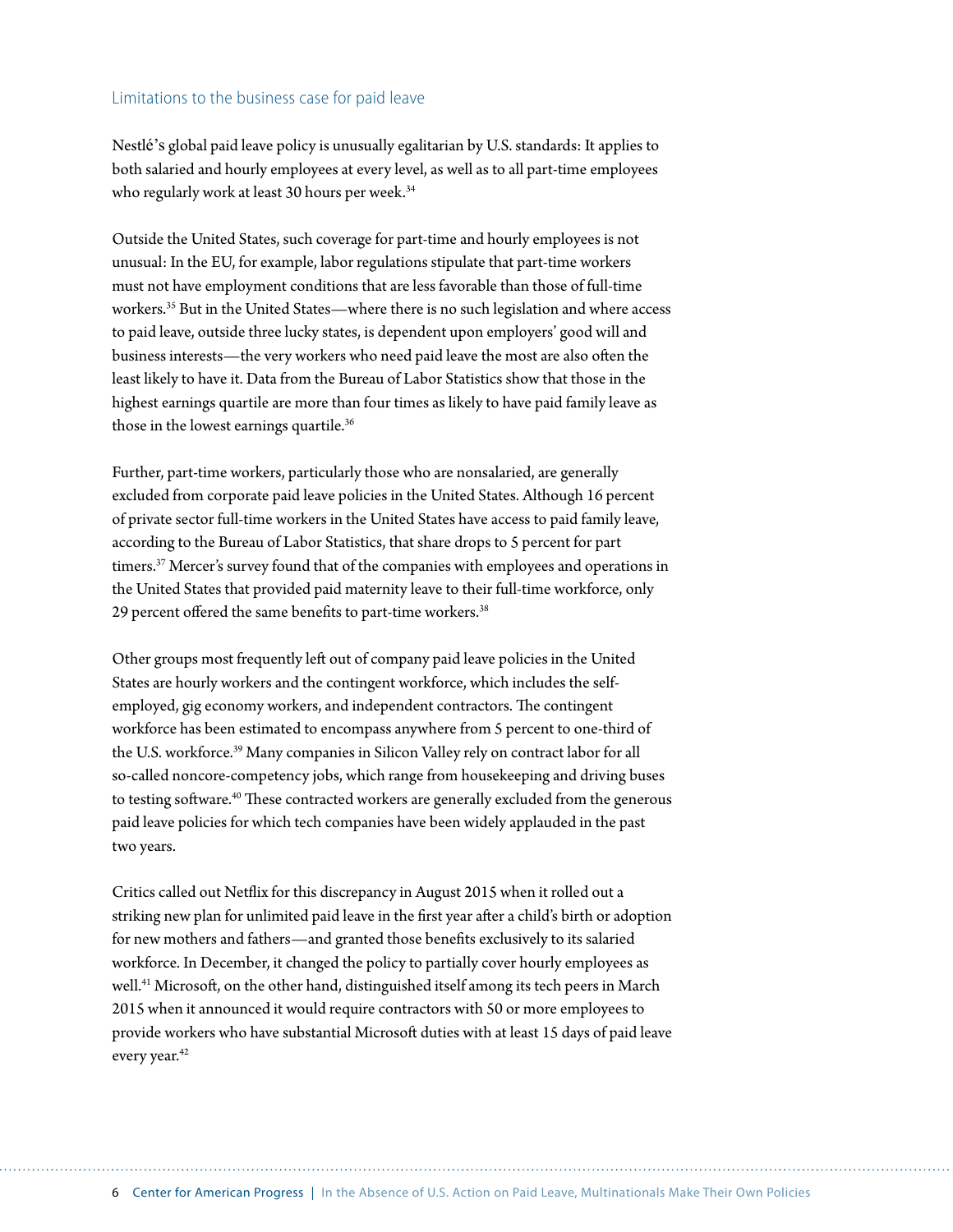In other countries, national paid family leave legislation provides minimum standards of protection for vulnerable categories of workers and plays a powerful role in establishing social norms around taking leave and caregiving.<sup>43</sup> In the absence of such laws in the United States, the crucial matter of time for caregiving is subject to the will of the free market and the whims of managers. In the world of multinational corporations, even employees considered to be highly desirable talent may find themselves stressed and squeezed as they are forced to wade through multiple levels of bureaucracy to figure out to which sort of leave they are entitled.

## From perks to policy: Why paid leave must become law

The problem with relying on the private sector to provide paid family leave is that the justification for doing so—a business case based largely on the need to compete for and retain top talent—confers no protection to the portion of the workforce that is low-skilled and highly replaceable. Indeed, the turnover costs for these workers are low enough that many corporations now consider the losses an acceptable part of the price of doing business.44

To bring paid leave to all workers, the United States must adopt national paid family leave legislation. Such legislation, conceived along the lines of a social insurance model or a business-government partnership, will ensure that workers up and down the income scale—in all industries and sectors—working full time, part time, and as independent contractors, will have income coverage when they need time for caregiving.45 A strong national policy must be available to all workers, comprehensive and specific in addressing serious family and medical needs, affordable and cost-effective, inclusive of diverse families, and available without adverse employment consequences.<sup>46</sup>

Currently, a legislative vehicle is pending in Congress that meets all these criteria and would operate along the lines of a social insurance model: the Family and Medical Insurance Leave, or FAMILY, Act, introduced by Sen. Kirsten Gillibrand (D-NY) and Rep. Rosa DeLauro (D-CT), along with 150 cosponsors.<sup>47</sup> In October, Spotify endorsed the FAMILY Act—the first foreign multinational corporation in the United States to do so.<sup>48</sup>

#### Conclusion

In the past year and a half, several multinational corporations have made headlines for announcing global paid leave policies. Yet these companies are largely outliers. Multinational corporations are bound to comply with the statutory regulations of the countries in which they operate, and many do not go beyond these requirements.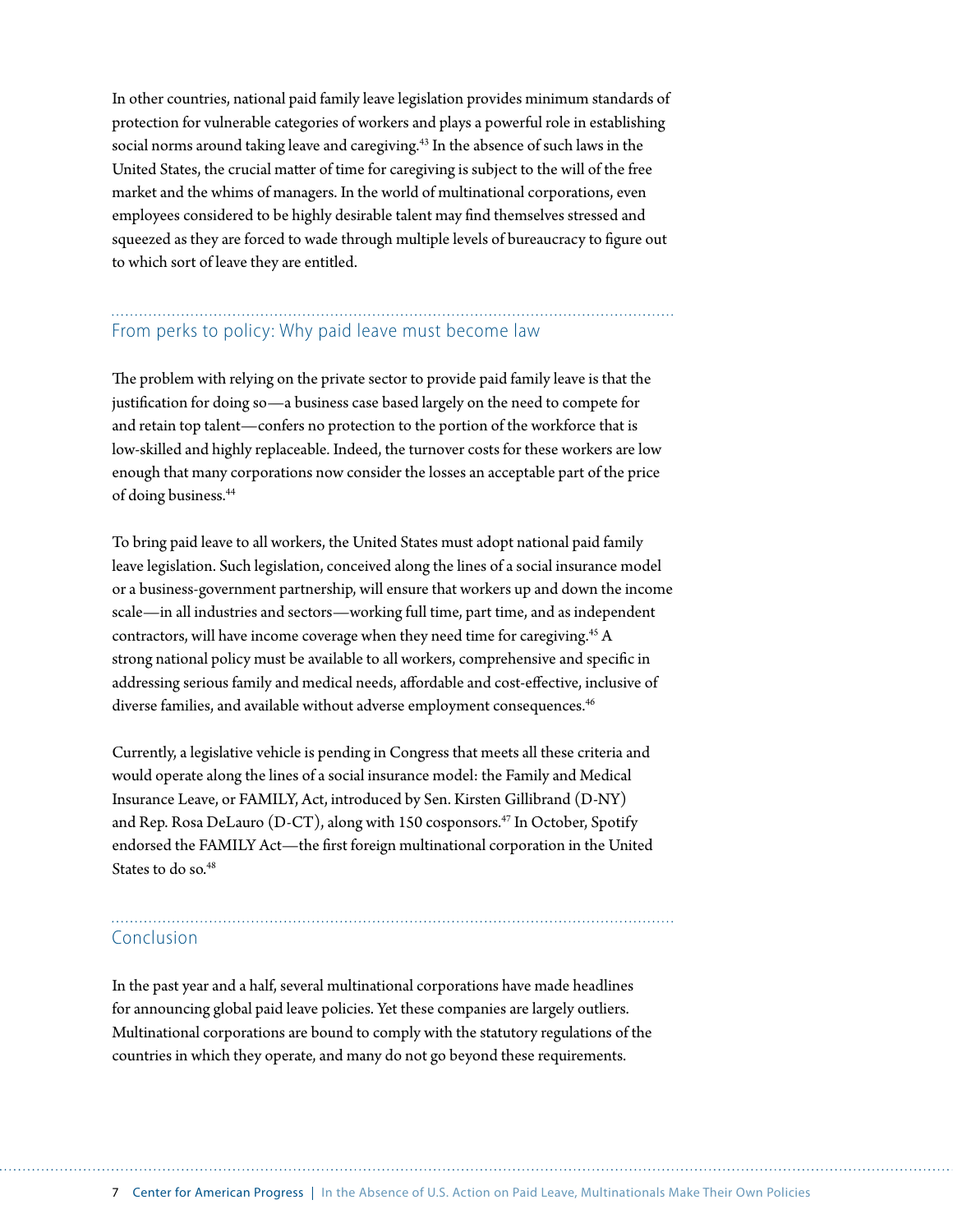The United States' only piece of national legislation regarding paid leave—the Family and Medical Leave Act of 1993—is greatly out of step with the laws of other nations, meaning all but the most privileged U.S. workers have far less time to bond with and care for young children than workers in other countries. U.S. employees of multinational corporations lose out when compared with colleagues of the same status and pay who are fortunate enough to live in more generous nations. The United States' lack of national paid leave legislation also means businesses are on the hook for providing workers with paid leave—a stark contrast to most other developed countries. Lacking paid family leave for all, paid sick leave for all, and accessible, affordable high-quality child care, the United States has fallen far behind its peers in its ability to support working families and promote women's economic security.<sup>49</sup> It has, arguably, become a hardship destination for foreign professionals who are eager to start families.

The United States can—and must—do better. Currently, much of what is motivating the drive in this country for bigger and better paid private sector leave policies is competition. But the fight for top professional talent and media attention—the "paid leave arms race," as *Fortune* described it in September—can only go so far. At some point, the spotlight will shift. And without a national public policy solution, vulnerable workers will be no better off than they are today.<sup>50</sup>

*Judith Warner is a Senior Fellow at the Center for American Progress. Danielle Corley is a Research Assistant for Women's Economic Policy at the Center.*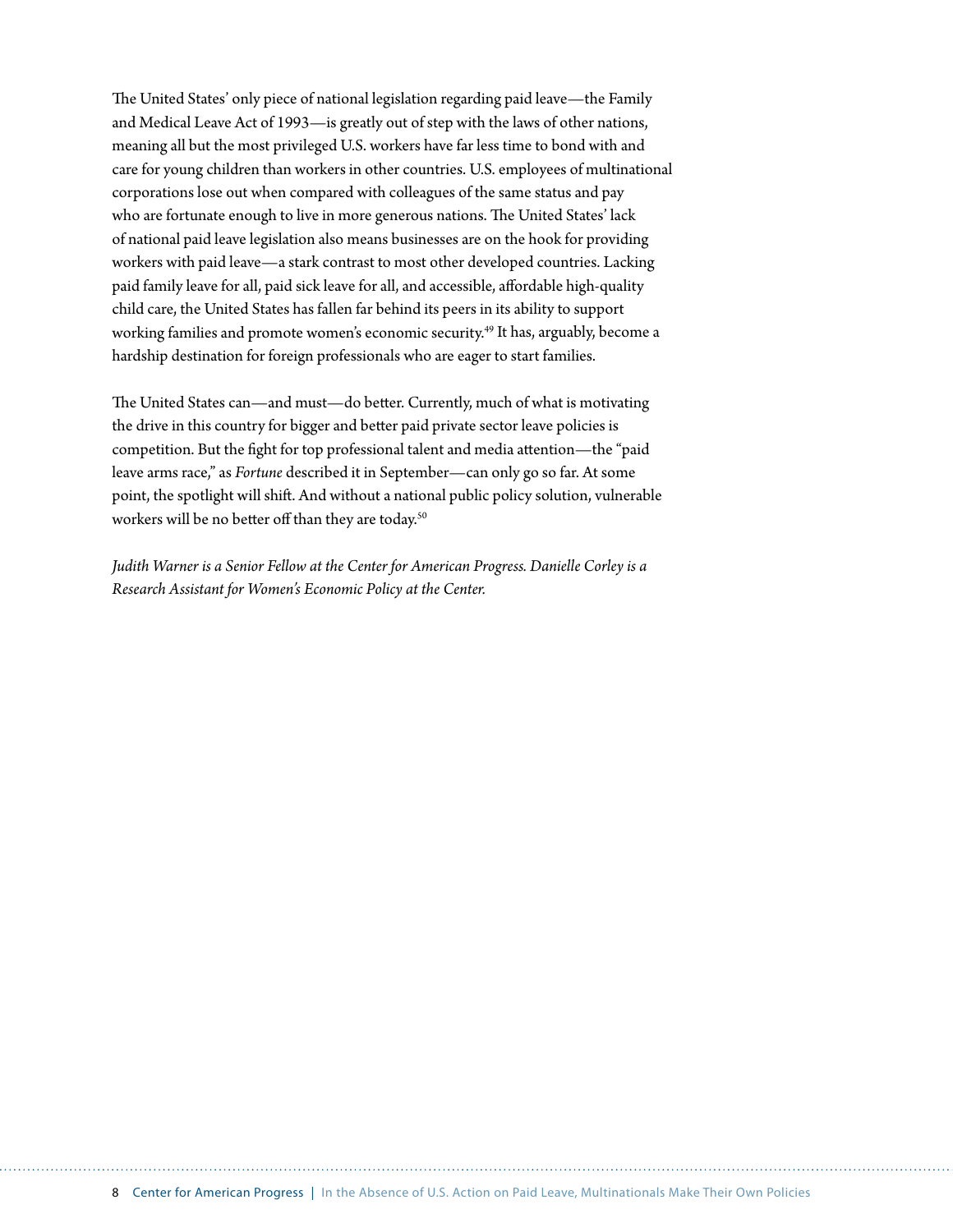#### Endnotes

- 1 CLASP and the National Partnership, "New and Expanded Employer Paid Family Leave Policies (2015-2016)," available at [http://www.nationalpartnership.org/research-library/](http://www.nationalpartnership.org/research-library/work-family/paid-leave/new-and-expanded-employer-paid-family-leave-policies.pdf) [work-family/paid-leave/new-and-expanded-employer-paid](http://www.nationalpartnership.org/research-library/work-family/paid-leave/new-and-expanded-employer-paid-family-leave-policies.pdf)[family-leave-policies.pdf](http://www.nationalpartnership.org/research-library/work-family/paid-leave/new-and-expanded-employer-paid-family-leave-policies.pdf) (last accessed November, 2016).
- 2 Vodafone, "Vodafone pioneers global maternity policy across 30 countries," Press release, March 6, 2015, available at [http://www.vodafone.com/content/index/media/voda](http://www.vodafone.com/content/index/media/vodafone-group-releases/2015/global-maternity-policy.html)[fone-group-releases/2015/global-maternity-policy.html#](http://www.vodafone.com/content/index/media/vodafone-group-releases/2015/global-maternity-policy.html).
- 3 Nestlé, "Supporting working parents with progressive new policies," Press release, September 29, 2015, available at http://www.nestleusa.com/media/pressreleases/nestl-joinsmajor-companies-to-form-working-parent-support-coalition. Personal communication with Liz Caselli-Mechael, manager of corporate communications, Nestlé Corporate Affairs, September 28, 2016.
- Spotify, "Work/Family Balance at Spotify," Press release, November 19, 2015, available at [https://news.spotify.com/](https://news.spotify.com/us/2015/11/19/worklife-balance-at-spotify/) [us/2015/11/19/worklife-balance-at-spotify/.](https://news.spotify.com/us/2015/11/19/worklife-balance-at-spotify/)
- L'Oréal, "The 'L'Oréal Share &Care' Social Programme Extended to Employees Across the Group's 67 Countries," Press release, April 27, 2016, available at [http://www.loreal.com/](http://www.loreal.com/media/press-releases/2016/apr/loreal-share-and-care) [media/press-releases/2016/apr/loreal-share-and-care.](http://www.loreal.com/media/press-releases/2016/apr/loreal-share-and-care)
- 6 Organization for Economic Cooperation and Development, "PF2.1: Key characteristics of parental leave systems," available at [https://www.oecd.org/els/soc/PF2\\_1\\_Paren](https://www.oecd.org/els/soc/PF2_1_Parental_leave_systems.pdf)[tal\\_leave\\_systems.pdf](https://www.oecd.org/els/soc/PF2_1_Parental_leave_systems.pdf) (last accessed November 2016).
- 7 Erika Schulze and Maja Gergoric, "Maternity, paternity, and parental leave: Data related to duration and compensation rates in the European Union" (Brussels: European Parliament, 2015), available at http://www.europarl.europa.eu/RegData/ etudes/STUD/2015/509999/IPOL\_STU(2015)509999\_EN.pdf.
- 8 Ibid.; European Union, "France: significant support for women and high monetary benefits," available at [http://eu](http://europa.eu/epic/countries/france/index_en.htm)[ropa.eu/epic/countries/france/index\\_en.htm](http://europa.eu/epic/countries/france/index_en.htm) (last accessed November 2016).
- 9 Pamela Lirio, interview with author, Washington, D.C., September 26, 2016.
- 10 While the preferred term in the United States is now the gender-neutral "paid family leave" or "paid family and medical leave," other countries speak of maternity leave, paternity leave, and parental leave, which is a form of leavetaking that kicks in after maternity and/or paternity leave is exhausted. As has become common in the U.S. context, this brief uses the terms "paid family leave" and "paid leave" interchangeably to mean paid leave for caregiving. It uses the term "maternity leave" for the sake of consistency in international comparisons.
- 11 Mercer, "Mercer Employee Benefits Guidance in 77 Countries," available at [https://www.imercer.com/products/wbeg.](https://www.imercer.com/products/wbeg.aspx) [aspx](https://www.imercer.com/products/wbeg.aspx) (last accessed November 2016).
- 12 Schulze and Gergoric, "Maternity, paternity, and parental leave: Data related to duration and compensation rates in the European Union."
- 13 Ibid.
- 14 Ibid.
- 15 Organization for Economic Cooperation and Development, "PF2.1: Key characteristics of parental leave systems."
- 16 World Policy Analysis Center, "Is paid leave available to mothers and fathers of infants?," available at http://www. worldpolicycenter.org/policies/is-paid-leave-available-tomothers-and-fathers-of-infants/is-paid-leave-available-formothers-of-infants.

17 U.S. Department of Labor, *Fact Sheet #28: The Family and Medical Leave Act* (2012), available at [https://www.dol.gov/](https://www.dol.gov/whd/regs/compliance/whdfs28.pdf) [whd/regs/compliance/whdfs28.pdf.](https://www.dol.gov/whd/regs/compliance/whdfs28.pdf)

- 18 Jacob Alex Klerman, Kelly Daley, and Alyssa Pozniak, "Family and Medical Leave in 2012: Technical Report" (Cambridge: Abt Associates, 2012), available at http:// www.dol.gov/asp/ evaluation/fmla/FMLA-2012-Techni- cal-Report.pdf.
- 19 Thomas E. Perez and Erica L. Groshen, *National Compensation Survey: Employee Benefits in the United States, March 2016* (U.S. Department of Labor and Bureau of Labor Statistics, 2016), available at [http://www.bls.gov/ncs/ebs/](http://www.bls.gov/ncs/ebs/benefits/2016/ebbl0059.pdf) [benefits/2016/ebbl0059.pdf.](http://www.bls.gov/ncs/ebs/benefits/2016/ebbl0059.pdf)
- 20 Ariane Ollier-Malaterre, interview with author, September 28, 2016.
- 21 Adam Massman and others, "Work-Family Practice in Multinational Organizations." In Tammy Allen and Lillian T. Eby, eds, *The Oxford Handbook of Work and Family* (New York: Oxford University Press, 2016).
- 22 Christopher J. Ruhm, "Policies to Assist Parents with Young Children," *The Future of Children*, 21 (2) (2011): 37–68, available at [http://futureofchildren.org/publications/](http://futureofchildren.org/publications/docs/21_02_03.pdf) [docs/21\\_02\\_03.pdf](http://futureofchildren.org/publications/docs/21_02_03.pdf).
- 23 Kate Hutchings, Pamela Lirio, and Beverly Dawn Metcalfe, "Gender, globalisation and development: a re-evaluation of the nature of women's global work," *The International Journal of Human Resource Management*, 23 (9) (2012), 1763–1787, available at http://www.tandfonline.com/doi/ab s/10.1080/09585192.2011.610336.
- 24 Lisbeth Claus, professor of management and global HR at Willamette University, interview with authors, Washington, D.C., June 16, 2016. Amy Beacom, founder and CEO of the Center for Parental Leave Leadership, and Rachael Ellison, senior partner at the Center for Parental Leave Leadership, interview with authors, Washington, D.C., July 21, 2016. Kenneth Matos, vice president of Research at Life Meets Work, interview with authors, Washington, D.C., September 16, 2016.
- 25 Interview with authors, Washington, D.C., September 19, 2016.
- 26 National Partnership for Women and Families, "State Paid Family Leave Insurance Laws" (2016), available at [http://](http://www.nationalpartnership.org/research-library/work-family/paid-leave/state-paid-family-leave-laws.pdf) [www.nationalpartnership.org/research-library/work-family/](http://www.nationalpartnership.org/research-library/work-family/paid-leave/state-paid-family-leave-laws.pdf) [paid-leave/state-paid-family-leave-laws.pdf](http://www.nationalpartnership.org/research-library/work-family/paid-leave/state-paid-family-leave-laws.pdf).
- 27 Sarah Jane Glynn, "Administering Paid Family and Medical Leave" (Washington: Center for American Progress, 2015) available at https://www.americanprogress.org/issues/ economy/reports/2015/11/19/125769/administering-paidfamily-and-medical-leave/.

#### 28 Ibid.

- 29 Mercer, "Mercer Employee Benefits Guidance in 77 Countries."
- 30 Heather Boushey and Sarah Jane Glynn, "There Are Significant Business Costs to Replacing Employees" (Washington: Center for American Progress, 2012), available at [https://www.americanprogress.org/issues/labor/](https://www.americanprogress.org/issues/labor/report/2012/11/16/44464/there-are-significant-business-costs-to-replacing-employees/) [report/2012/11/16/44464/there-are-significant-business](https://www.americanprogress.org/issues/labor/report/2012/11/16/44464/there-are-significant-business-costs-to-replacing-employees/)[costs-to-replacing-employees/.](https://www.americanprogress.org/issues/labor/report/2012/11/16/44464/there-are-significant-business-costs-to-replacing-employees/)
- 31 Farhad Manjoo, "The Happiness Machine," Slate, January 21, 2013, available at [http://www.slate.com/articles/technol](http://www.slate.com/articles/technology/technology/2013/01/google_people_operations_the_secrets_of_the_world_s_most_scientific_human.html)[ogy/technology/2013/01/google\\_people\\_operations\\_the\\_](http://www.slate.com/articles/technology/technology/2013/01/google_people_operations_the_secrets_of_the_world_s_most_scientific_human.html) [secrets\\_of\\_the\\_world\\_s\\_most\\_scientific\\_human.html](http://www.slate.com/articles/technology/technology/2013/01/google_people_operations_the_secrets_of_the_world_s_most_scientific_human.html).